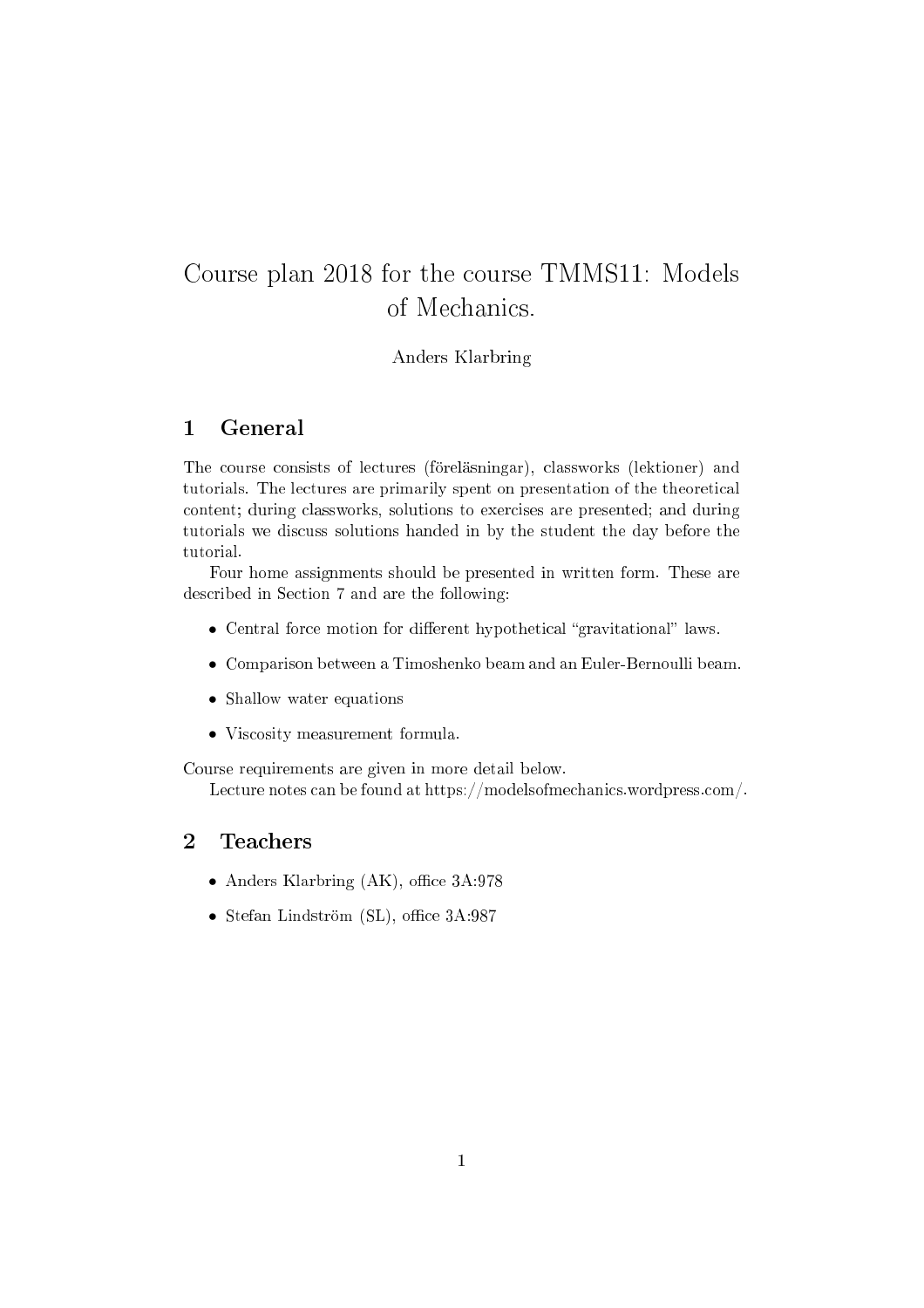# <sup>3</sup> Course material

The course text book

• A Klarbring, Models of Me
hani
s, Springer 2006

an be bought from Bokakademin (Kårallen). It an also be downloaded as an E-book from Linköping University library.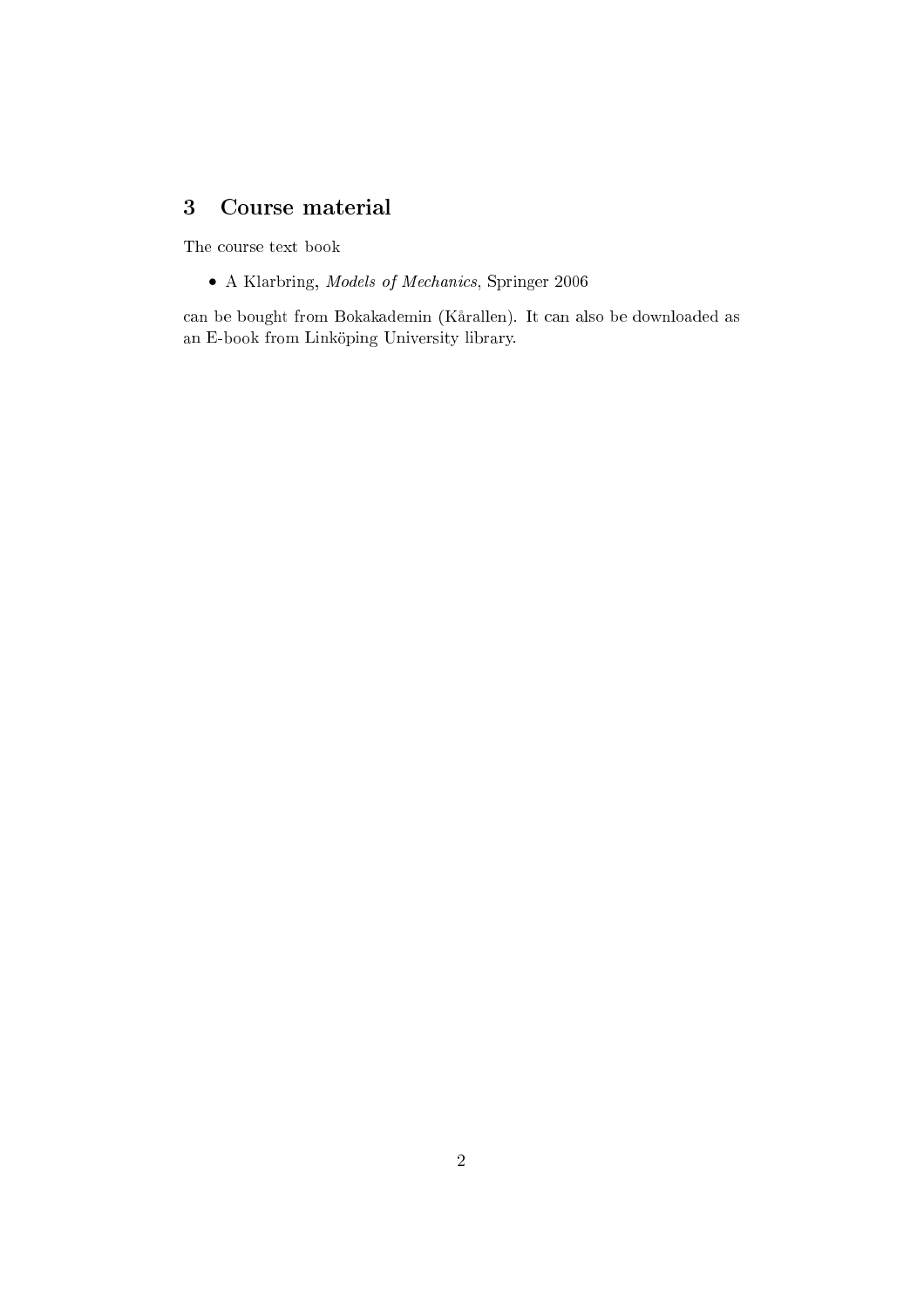# <sup>4</sup> Organization

# • Introduction

- 2 le
tures
- $-1$  tutorial

# • Dis
rete model

- 2 le
tures
- 1 exercises
- $-1$  tutorial
- home assignment (computer session)

# • 1D model

- General
	- ∗ 2 le
	tures
	- ∗ 1 exer
	ise
- $-$  Pipe flow
	- ∗ 2 le
	tures
	- ∗ 1 exer
	ise
- Small displ. theory beams
	- ∗ 2 le
	tures
	- ∗ 1 exer
	ise
	- ∗ home assignment (
	omputer session)
- Shallow water equation
	- ∗ 1 le
	ture
	- ∗ 2 tutorials
	- ∗ omputer session

# • 3D model

- General
	- ∗ 1 le
	ture
- Small displ. theory linear elasticity
	- ∗ 1 le
	ture
- Fluid
	- ∗ 1 le
	ture
	- ∗ 1 exer
	ise
	- ∗ home assignment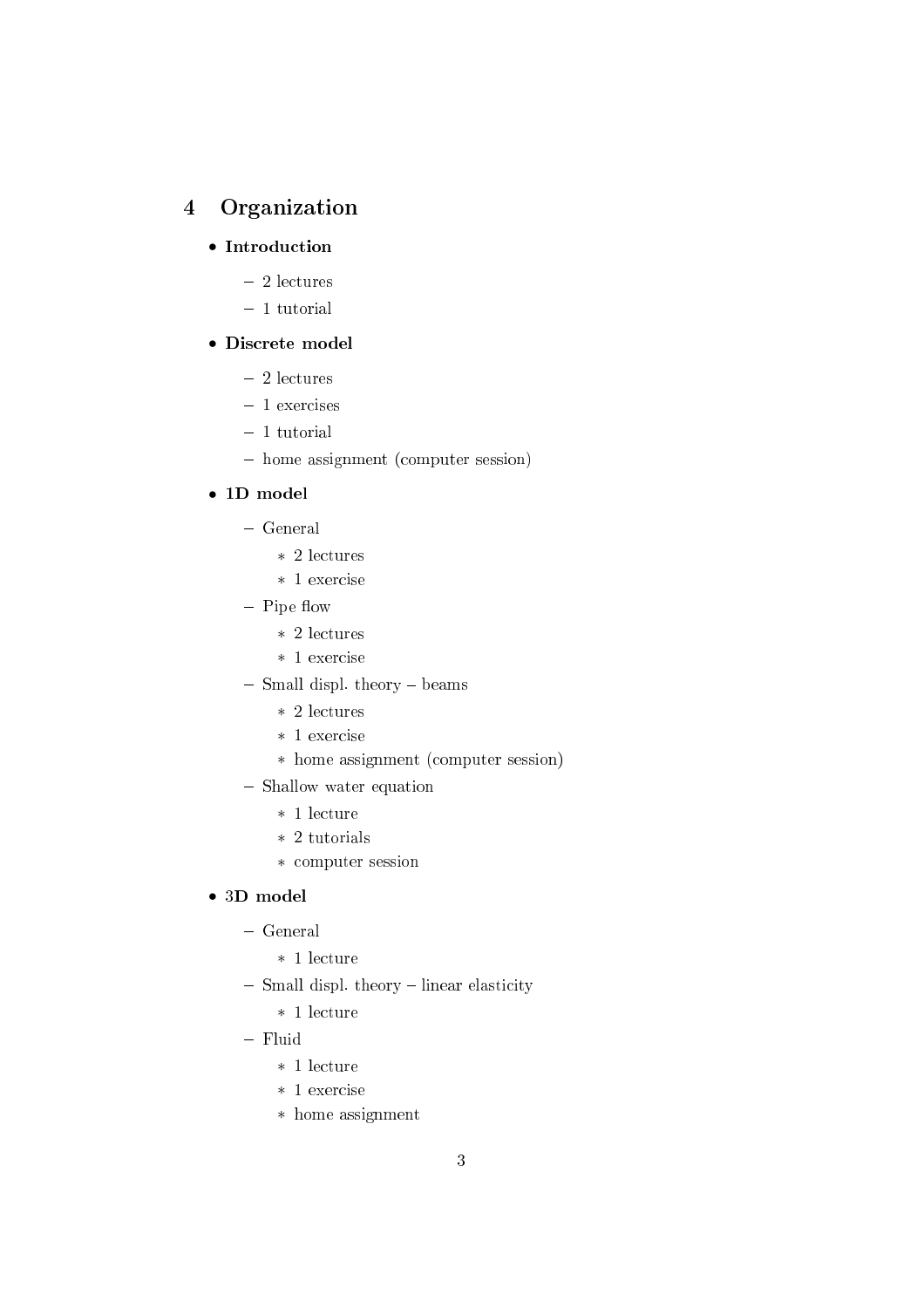# 5 Schedule (for the first part of the course)

Each occasion takes  $2 \times 45$  minutes, and is a lecture (L), a classwork session (E) or a tutorial (T).

| Occasion       | L/E/T | Contents                             | Date and time |
|----------------|-------|--------------------------------------|---------------|
|                |       | Introduction, universal laws I (AK)  | $3/9$ 10-12   |
| $\overline{2}$ | L     | Introduction, universal laws II (AK) | $6/9$ 8-10    |
| 3              | Τ     | Tutorial 1 (AK)                      | $7/9$ 15-17   |
| $\overline{4}$ | L     | The discrete model I (AK)            | $10/9$ 10-12  |
| 5              | L.    | The discrete model II (AK)           | $11/9$ 15-17  |
| 6              | Е     | Exercises in Chapter 4 (SL)          | $18/9$ 15-17  |
|                |       | Tutorial 2 (SL)                      | $21/9$ 15-17  |
| 8              | Ъ     | 1D model, general $I(AK)$            | $27/98-10$    |
| $\overline{9}$ | T.    | 1D model, general II $(AK)$          | $2/10$ 13-157 |
| 10             | Ε     | Exercises in Chapter 5 (SL)          | $4/108-10$    |
| 11             | L     | 1D model, pipe flow $I(AK)$          | $8/10$ 10-12  |
| 12             | Τ.    | 1D model, pipe flow $II(AK)$         | $9/10$ 13-15  |
| 13             |       | Tutorial 3, computer session (SL)    | $9/10$ 15-17  |
| 14             | Ε     | Exercises in Chapter 10 (AK)         | $16/10$ 15-17 |
| 15             |       | Tutorial 4 (AK)                      | $18/108-10$   |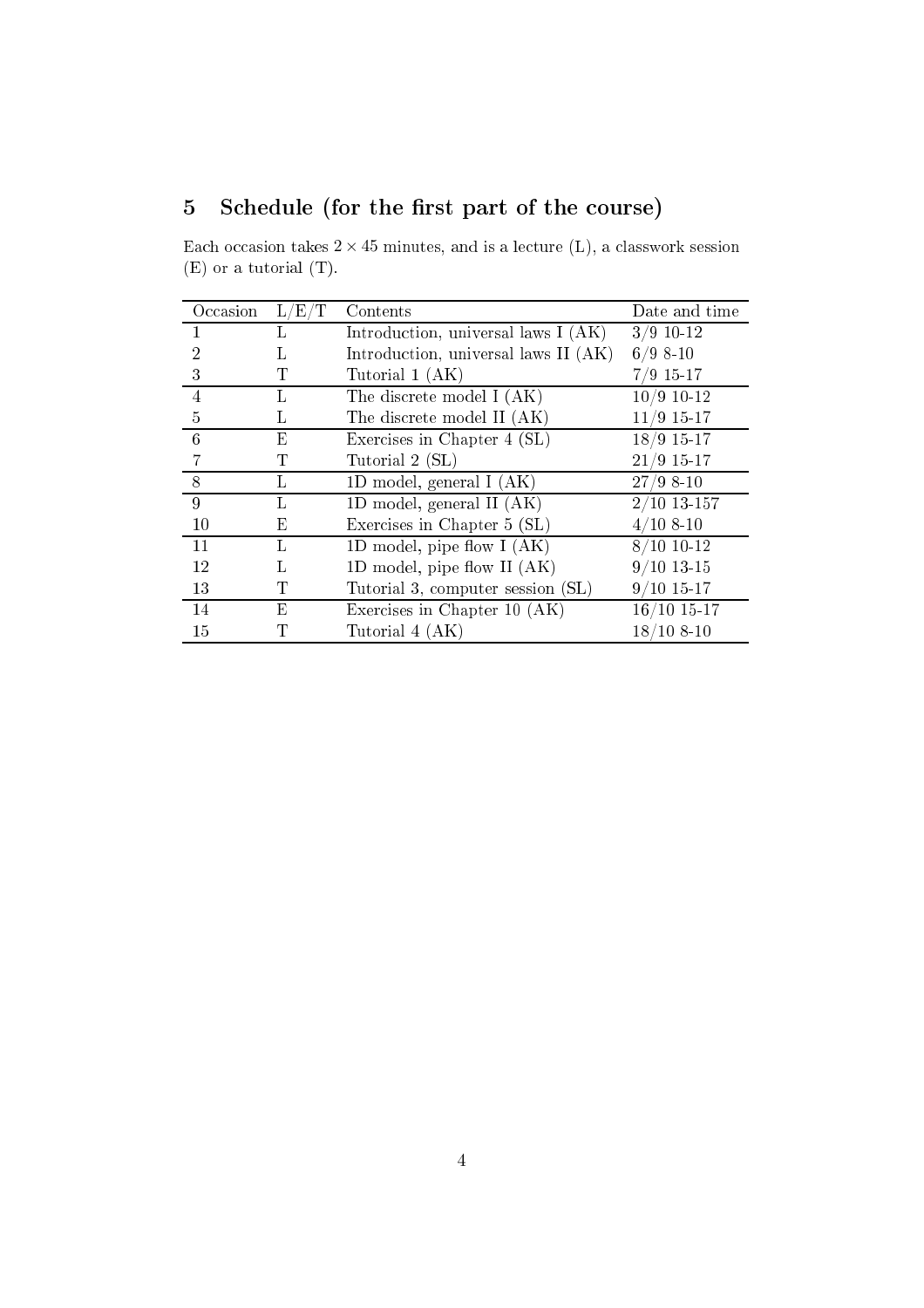## <sup>6</sup> Course requirements

- 1. It is mandatory to hand in solutions for exer
ises to be dis
ussed at tutorials, as described in Section 9.
- 2. Each of the four home assignments are graded by a scale from 1 to 5 points. To pass the ourse (i.e., to be given at least the grade 3) a minimum of 2 points is required on each assignment. Grade 4 requires a minimum total of 13 points and grade 5 a minimum total of 17 points.

Each assignment has two deadlines. If the first deadline is meet, the assignment is returned graded with omments in a few days, and a orre
ted version an be handed in before the se
ond deadline. Results from the first deadline do not affect the final grade.

- Central force motion for different hypothetical "gravitational" laws. First deadline October 16. Second deadline November 5.
- Comparison between a Timoshenko beam and an Euler-Bernoulli beam. First deadline ?. Second deadline ?.
- Shallow water equations. First deadline ?. Second deadline ?.
- Viscosity measurement formula. First deadline ?. Second deadline ?

If failing to make the se
ond deadlines, in general, only grade 3 is given, and an additional oral test may be required.

#### $\overline{7}$ Home assignments

#### $7.1$ Central force motion for hypothetical "gravitational" laws

Consider two bodies modeled as particles, and affecting each other by an attra
ting entral for
e

$$
f(d) = \frac{k}{d^{\alpha}},
$$

where k and  $\alpha$  are real constants with  $k > 0$  and  $-1 \leq \alpha \leq 2$ , and d is the distan
e between the two parti
les. The lassi
al Newton's law of gravitation is recovered as a special case when  $\alpha = 2$  and  $k = Gm_1m_2$ , where G is the universal constant of gravity and  $m_1$  and  $m_2$  are the masses of the two parti
les.

• Show that the center of mass of the two-particle system has zero acceleration.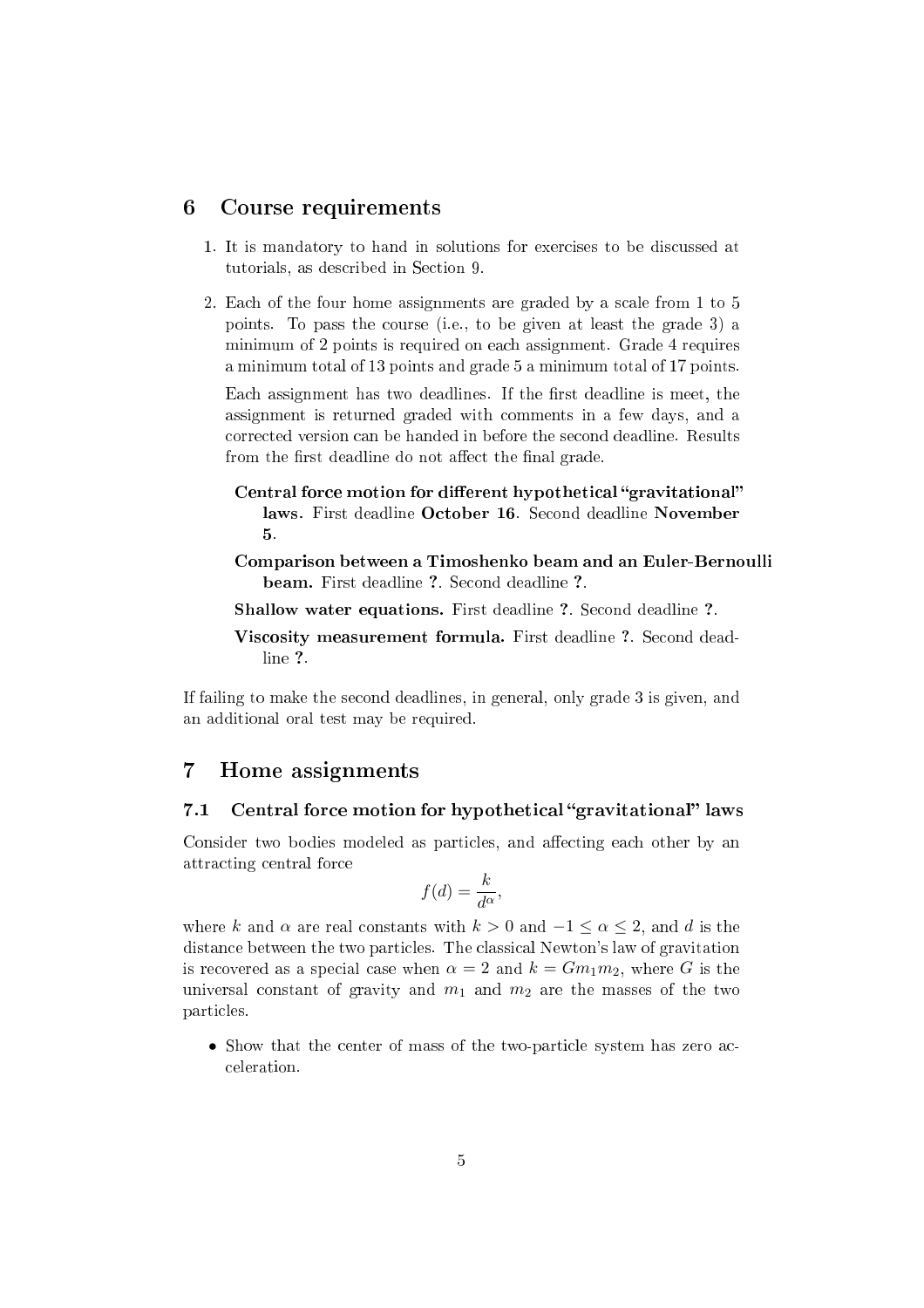• Derive an equation of motion for the relative distan
e between the particles, i.e., if  $r(X_1,t)$  and  $r(X_2,t)$  are position vectors for the two particles, derive a second order equation for the relative distance  $r =$  $\mathbf{r}(X_1,t) - \mathbf{r}(X_2,t)$  of the type

$$
\gamma \ddot{\mathbf{r}} = \mathbf{F},\tag{1}
$$

where expressions for  $\gamma > 0$  and **F** should be given.

- Show that the motion will always take place in one and the same plane of the physi
al spa
e. (An optional problem that may take some al
ulation!)
- Introduce a cartesian base and solve (1) for different values of  $\alpha$  using MATLAB. Let the values of the other constants,  $\gamma$  and k, be in the order of unity for numerical conditioning. (This is no restriction, cf. the introdu
tion of dimensionless variables in Tutorial 6.) Is there a difference in the general behavior when  $\alpha = -1$  and 2 from when  $-1 < \alpha < 2$ ?
- Write a report in
luding a derivation of the governing equations, numerical results with comments and your MATLAB code. It is expected that the report is written using full senten
es and with all notations being defined.
- Consult the literature on the two-body entral for
e problem and Bertrand's theorem. Des
ribe in your report how your numeri
al results relate to Bertrand's theorem.

# 7.2 Comparison between <sup>a</sup> Timoshenko beam and an Euler-Bernoulli beam

Consider a beam built in at both ends. The beam is straight with onstant cross section area and subjected to a uniformly distributed normal force per unit length,  $b_n(s) = \hat{b}_n = const.$  The shear factor k appearing in the Timoshenko beam theory can be identified as  $k = \kappa^2 A G$ , where  $\kappa^2$  is a factor depending on the shape of the cross section and Poisson's ratio, A is the cross section area and  $G$  is the shear modulus. For a rectangular cross-section and Poisson's ratio  $\nu = 0.3$ ,  $\kappa^2 \simeq 0.85$ .

Consider the following ases:

## 1. Short Beam

(a) Solve the Timoshenko beam problem for this situation, using equationbased modeling in COMSOL. Plot the transverse displacement

<sup>&</sup>lt;sup>1</sup>To open a new Figure window: Postprocessing  $\rightarrow$  Plot Parameters/General/Plot in:/New figure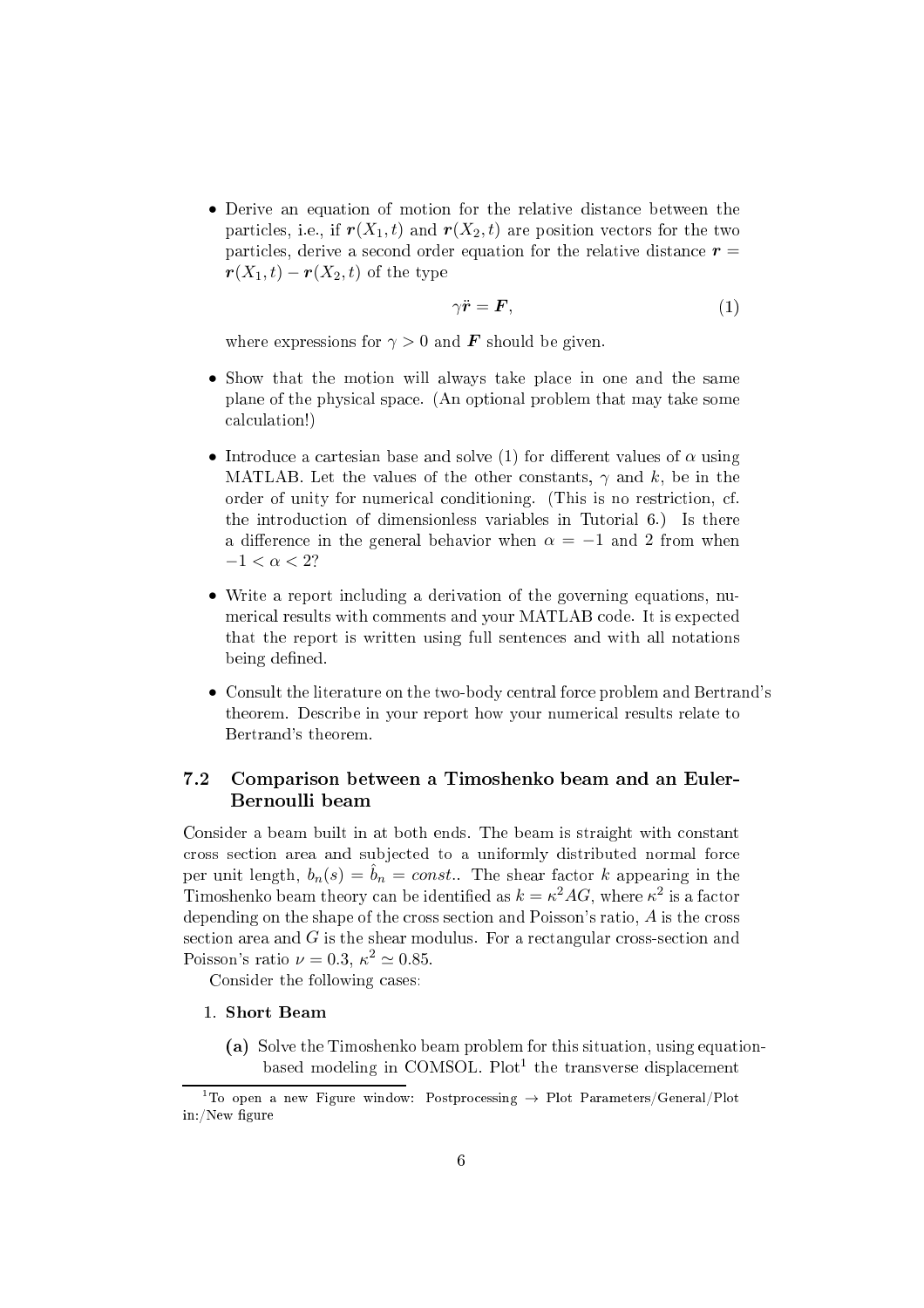$u_n$  and the shearing<sup>2</sup>  $\varepsilon_n = \partial u_n/\partial x - \varphi$  along the beam. Determine the maximum displacement .

- (b) Compute the maximum displa
ement for the orresponding twodimensional problem using the Structural Mechanics Module (SMM/Plane Stress) in COMSOL.
- (
) Compute the maximum displa
ements for the Timoshenko and Euler-Bernoulli beam using closed-form solutions. (This problem will be addressed in a class work session.)
- (d) Investigate what happens if you increase the shear factor in COM-SOL. Do you get the result of the Euler-Bernoulli beam? When do you en
ounter numeri
al problems?
- 2. Long Beam Repeat (a), (c) and (d). Solution of (b) for the long beam is not mandatory.

Write a report including a derivation of the governing equations and numeri
al results with omments. It is expe
ted that the report is written using full sentences and with all notations being defined.

There are two versions of COMSOL Multiphysics available on the computers in the omputer lab. Be areful to hoose COMSOL version 5.0 in Windows Start Menu!

## 7.3 Shallow water equations

The flow of water as it approaches a beach is essentially a one-dimensional mechanical motion if we average (neglect) the variation of velocity with depth. The purpose of this assignment is to develop su
h a one-dimensional model and investigate its behavior by numeri
al simulation and reasoning based on losed form solutions. It an also be on
luded that other water flow situations where the whole water mass from bottom to surface is in motion, such as a tsunami, can be modelled in this way.

#### Step 1: Governing equations

Starting from general principles, establish the following two governing equations:

(a) For iso
hori motion it holds that

$$
\frac{\partial h}{\partial t} + \frac{\partial}{\partial s}((h + h_0)v) = 0,\tag{2}
$$

where

<sup>&</sup>lt;sup>2</sup>Postprocessing  $\rightarrow$  Plot Parameters/Line/Expression. Here, a new variable can be defined.  $\partial u_n/\partial x = ux$  etc.

 ${}^{3}$ Postprocessing  $\rightarrow$  Plot Parameters/General/Select Max/min marker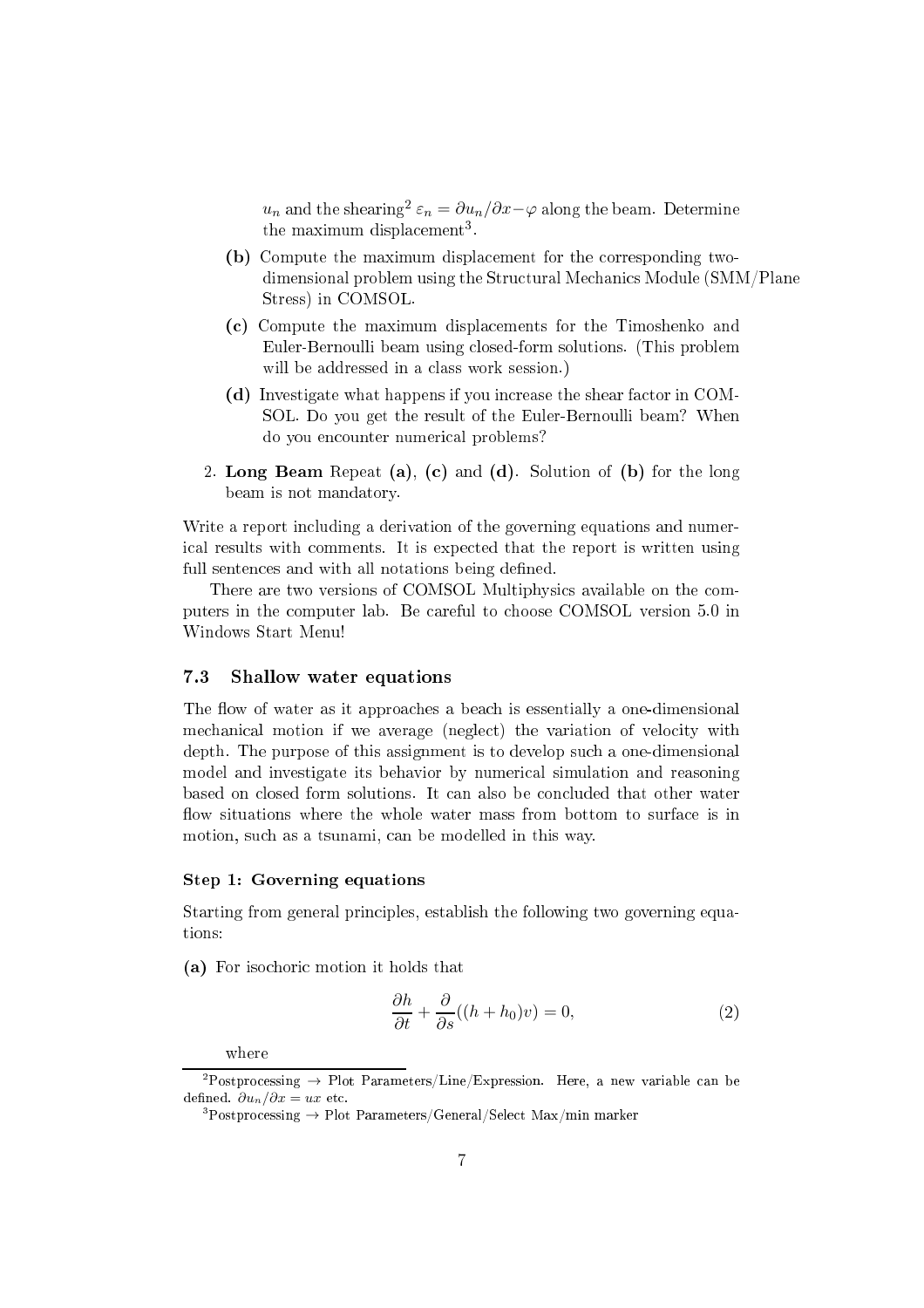- $\bullet$  s is the horizontal coordinate and t denotes time;
- $h = h(s, t)$  measures the water level deviation from a certain reference level;
- $h_0 = h_0(s)$  gives the water depth (bottom to reference level);
- $v = v(s, t)$  is the velocity of the water.

Figure 1 illustrates the situation.



Figure 1: The geometry of shallow water.

(b) The equation of motion (Euler I) results in

$$
\frac{\partial v}{\partial t} + v \frac{\partial v}{\partial s} + g \frac{\partial h}{\partial s} = 0, \tag{3}
$$

where  $g$  is the acceleration of gravitation.

Equation (3) can be derived by generalizing the approach of Section 6.6 in the textbook. The domain  $\hat{\mathcal{P}}_t$  is illustrated in Figure 2. We substitute the following two terms into equation (6.16) of the textbook:

$$
\boldsymbol{q}_V = -\rho g \boldsymbol{e}_y,\tag{4}
$$

$$
p = p_* + \rho g(h(x, t) - y),
$$
 (5)

where  $\rho$  is the density,  $p_*$  is the atmospheric pressure at the water level, y is the vertical coordinate and  $e_y$  is the upward unit vector. Equation (5) is known as the hydrostati assumption. It an be shown to be exactly valid in the present case due to no vertical velocity.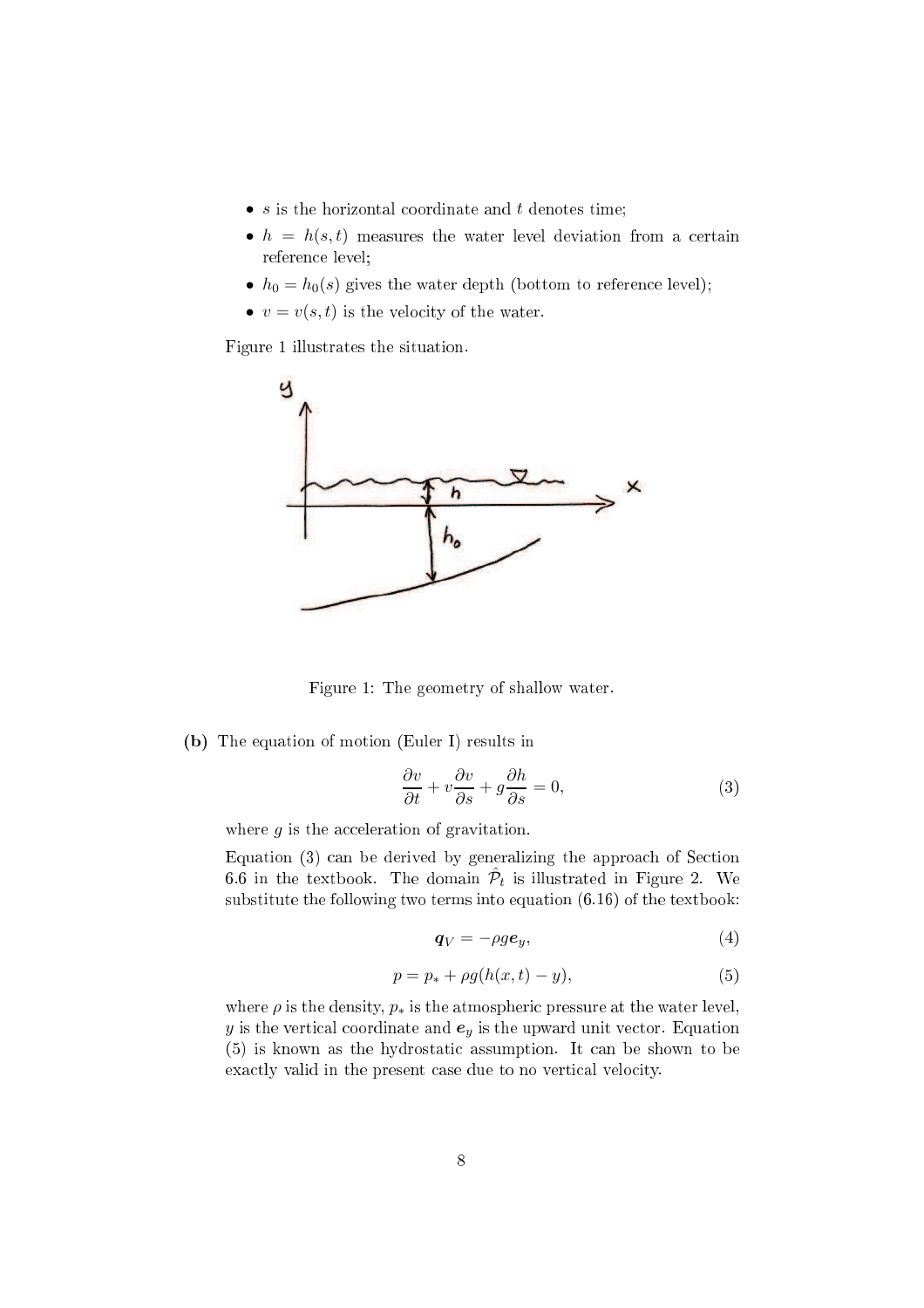

Figure 2: The domain  $\hat{\mathcal{P}}_t$  and the hydrostatic assumption.

#### Step 2: Linearization and wave speed

Equations (2) and (3) constitute, together with appropriate boundary conditions and data in the form of g and  $h_0$ , a mathematical problem for the unknown functions  $h(s,t)$  and  $v(s,t)$ . In fact, it is a nonlinear wave propagation problem that an be written in a simultaneous form as

$$
\frac{\partial}{\partial t}\begin{pmatrix} h \\ v \end{pmatrix} = -\begin{pmatrix} v & h+h_0 \\ g & v \end{pmatrix} \frac{\partial}{\partial s} \begin{pmatrix} h \\ v \end{pmatrix} - \begin{pmatrix} \frac{\partial h_0}{\partial s} v \\ 0 \end{pmatrix}.
$$
 (6)

Linearize (6) at  $v = 0$  and  $h = 0$ , and find an expression for the wave speed. Here you may wish to compare to reports on times when different ountries were hit by the 2004 tsunami (or some other tsunami for whi
h there is data available).

#### Step 3: Shore waves

Solve  $(6)$  and its linearized counterpart by means of COMSOL for some appropriate depth profiles  $h_0$  and boundary conditions. You may wish to use dimensionless variables. Compare the two numerical solutions and compare also to D'Alambert's analytical solution. Suggested boundary conditions may be

• At deep water we may assume  $h = \sin \omega t$  at a certain location  $x_{\text{left}}$ and for some frequency  $\omega$ . This can be a boundary condition for a shallow water equation valid between  $x_{\text{left}}$  and the shore at  $x_{\text{right}}$ . What boundary conditions may be assumed at  $x_{\text{right}}$ ?

#### Step 4: Tsunami

To simulate a tsunami one could attempt to let  $h_0$  depend on time and place in some appropriate way to simulate an earthquake at the bottom of the see.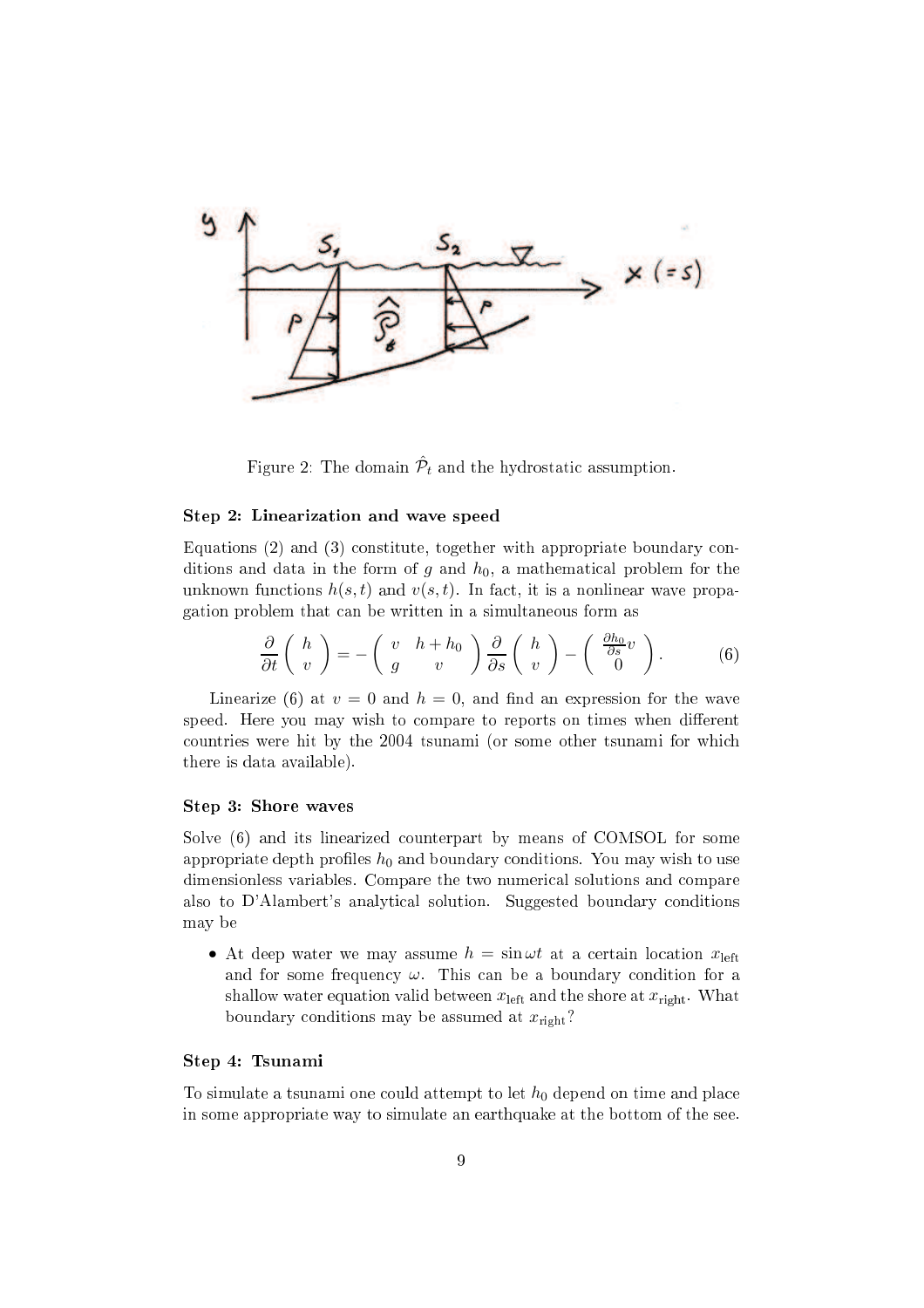What modifications of the equations need to be done for this? Make some simulations!

#### 7.4 Vis
osity measurement formula

Consider a Newtonian fluid confined to the space between two concentric cylinders as in Figure 3. The inner cylinder moves axially with a constant velocity  $\nu$  relative to the outer cylinder. A way of measuring the viscosity of the fluid is to measure the external axial force required for maintaining the relative velocity. The exercise involves deriving a formula for this axial force by first deriving the velocity field of the fluid. Rotational symmetry as well as laminar flow, meaning that only the axial velocity component of the fluid is non-zero, may be assumed.

Clearly cylindrical coordinates are favorably used, so a first step is to establish the relevant equations in a cylindrical frame. The details of this step need not be detailed in the report, while other steps in the derivation should be carefully described. Again, it is expected that the report is written using full sentences and with all notations being defined.



Figure 3: Two concentric cylinders in axial movement.

## <sup>8</sup> General omments on reports

The reports should be in the form of proper scientific papers, i.e.,

- All notations used need to be defined. The only exceptions may be things like  $\pi \approx 3.14$ .
- Assumptions (or simplifications) should be clearly stated, and you should distinguish between mathematical assumptions and assumptions of physi
al origin. These assumptions should be part of a oherent dedu
tion ending in the omplete problems being solved and investigated.
- The language should not be the type of shorthand language that a teacher may use on a black (white) board. Grammatically correct full senten
es should be used.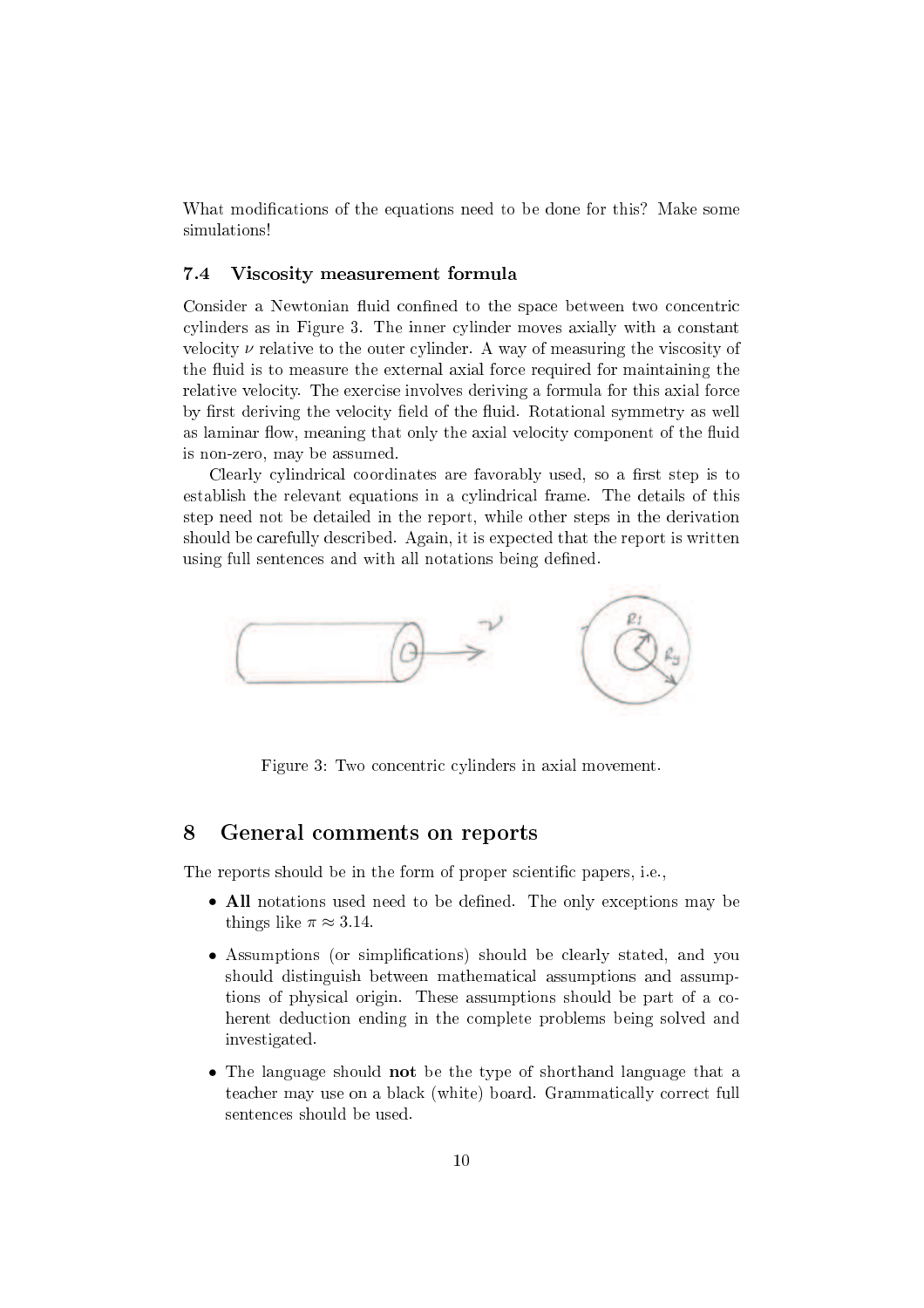• There should be a conclusion section that can be read independently of the rest of the report.

A general omment on the level of reports is that they should be readable by a student with your own ba
kground that has not taken the ourse Models of Mechanics.

Finally, reports should be written and worked out independently by ea
h student. Obviously, participants of the course can (and should) communicate and dis
uss the problems treated, but la
k of individual a
hievement and understanding is usually easy to spot.

#### **Tutorials** 9

Handwritten solutions for tutorials should, with some ex
eptions, have arrived outside the teachers office 12.00 the day before the tutorial.

#### Tutorial <sup>1</sup>

As a preparation for this tutorial, hand in solutions for

- Exercise 1: Write down a **complete model** that you know from previous studies. Preferably it should be a differential equation that one solves to get an answer. What is the data and what is the answer? What about boundary or initial conditions? "M:are" may think of bar and beam equations and linear elasticity. "Y:are" may want to think of the heat flow equation or the wave equation.
- Exercise 2: An equation from mechanics can be
	- 1. A fundamental equation -
	- z. A particular laws.
	- 3. Something formed by combining fundamental laws and particular laws.
	- 4. Simply a mathematical definition, which is not really an equation in the sense that it in
	ludes no new physi
	al ontent.

<sup>4</sup> Fundamental (or universal, or general) equations are those that are based solely on the three universal principles:

 $(a)$  "Kraftbalans"

<sup>(</sup>b) "Momentbalans"

<sup>(</sup>c) "Massans bevarande"

<sup>-</sup>Particular laws are those that tells us now the forces work in different physical situations, e.g., different particular laws are needed to distinguish between a solid body and a fluid body. Particular laws can also be said to be everything extra besides fundamental equations that are needed to form <sup>a</sup> omplete problem.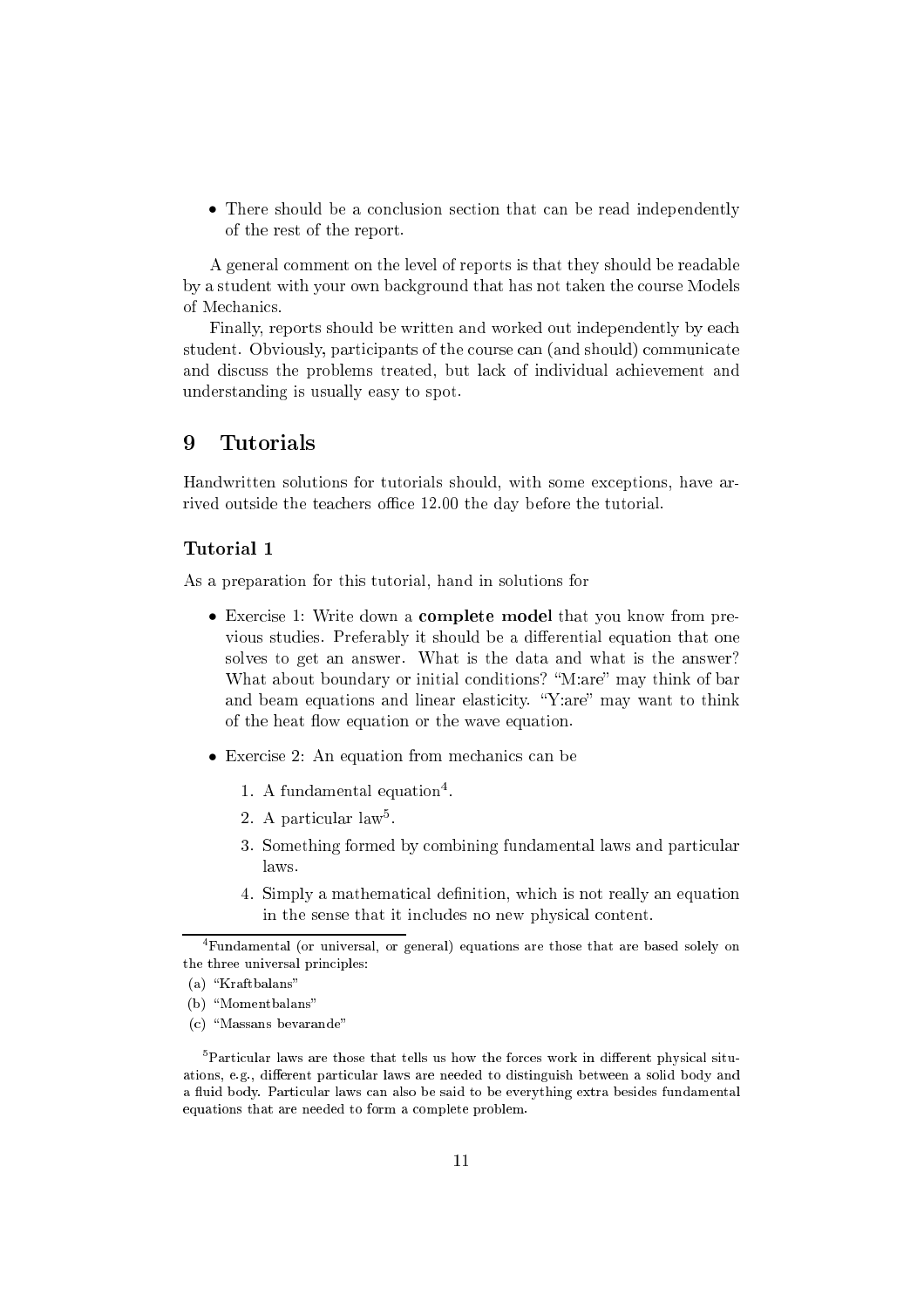Look up some equations that you have been told about in previous courses and see if you can make out which of the above categories they belong to. Some suggestions may be the equation defining a Newtonian fluid, Newton's law of gravitation, the differential equation for bending of a beam, the law of fri
tion for
es, the ontinuity equation, et
.

# Tutorial <sup>2</sup>

As a preparation for this tutorial, hand in solutions for

- Exer
ise 4.1
- Exercise 4.9: (Use cartesian coordinates.)

## Tutorial <sup>3</sup> (Computer session)

The third tutorial concerns the home assignment "Central force motion for hypothetical gravitational laws". Prepare the following, that you do not have to hand in before the session:

- Formulate the equations of motion (Two 2'nd order ODE's). (Use artesian oordinates.)
- Rewrite these as a system of 1'st order ODE's.
- Make sure you are well a
quainted with the ODE-solver in MATLAB. Consult for instance a MATLAB user guide or the brief introduction by P.W. Christensen (handed out on request).

### Tutorial <sup>4</sup>

Hand in solutions for the following:

• Prove that the following equations are correct:

$$
\frac{\partial e_t(s)}{\partial s} = \kappa(s) e_n(s) \tag{7}
$$

and

$$
\frac{\partial \mathbf{e}_n(s)}{\partial s} = -\kappa(s)\mathbf{e}_t(s). \tag{8}
$$

You may follow the derivation in the textbook.

• Make a derivation of (prove)

$$
\frac{\partial h}{\partial t} + \frac{\partial}{\partial x}((h + h_0)v) = 0,\tag{9}
$$

which is one of the equations of the assignment on the shallow flow equations. Be sure to list assumptions leading to this equation.